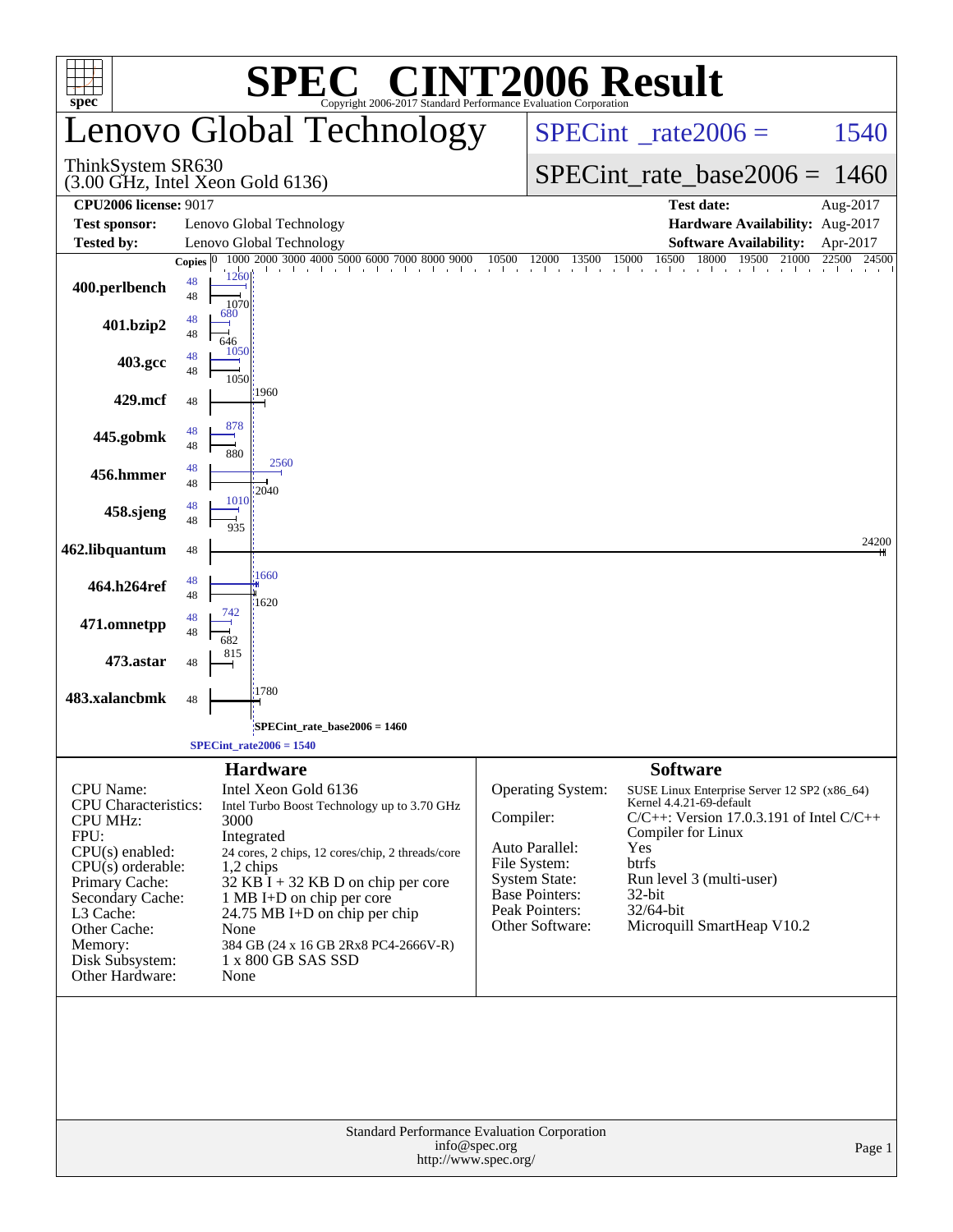

## enovo Global Technology

#### ThinkSystem SR630

(3.00 GHz, Intel Xeon Gold 6136)

SPECint rate $2006 = 1540$ 

### [SPECint\\_rate\\_base2006 =](http://www.spec.org/auto/cpu2006/Docs/result-fields.html#SPECintratebase2006) 1460

**[Test sponsor:](http://www.spec.org/auto/cpu2006/Docs/result-fields.html#Testsponsor)** Lenovo Global Technology **[Hardware Availability:](http://www.spec.org/auto/cpu2006/Docs/result-fields.html#HardwareAvailability)** Aug-2017

**[CPU2006 license:](http://www.spec.org/auto/cpu2006/Docs/result-fields.html#CPU2006license)** 9017 **[Test date:](http://www.spec.org/auto/cpu2006/Docs/result-fields.html#Testdate)** Aug-2017 **[Tested by:](http://www.spec.org/auto/cpu2006/Docs/result-fields.html#Testedby)** Lenovo Global Technology **[Software Availability:](http://www.spec.org/auto/cpu2006/Docs/result-fields.html#SoftwareAvailability)** Apr-2017

#### **[Results Table](http://www.spec.org/auto/cpu2006/Docs/result-fields.html#ResultsTable)**

|                                                                                                          | <b>Base</b>   |                |       |                |       |                | <b>Peak</b> |               |                |              |                |              |                |              |
|----------------------------------------------------------------------------------------------------------|---------------|----------------|-------|----------------|-------|----------------|-------------|---------------|----------------|--------------|----------------|--------------|----------------|--------------|
| <b>Benchmark</b>                                                                                         | <b>Copies</b> | <b>Seconds</b> | Ratio | <b>Seconds</b> | Ratio | <b>Seconds</b> | Ratio       | <b>Copies</b> | <b>Seconds</b> | <b>Ratio</b> | <b>Seconds</b> | <b>Ratio</b> | <b>Seconds</b> | <b>Ratio</b> |
| 400.perlbench                                                                                            | 48            | 440            | 1070  | 440            | 1070  | 440            | <b>1070</b> | 48            | 372            | 1260         | 371            | 1260         | 371            | 1260         |
| 401.bzip2                                                                                                | 48            | 717            | 646   | 719            | 644   | 717            | 646         | 48            | 680            | 681          | 681            | 680          | 682            | 679          |
| $403.\mathrm{gcc}$                                                                                       | 48            | 371            | 1040  | 369            | 1050  | 369            | <b>1050</b> | 48            | 367            | 1050         | 368            | 1050         | 367            | 1050         |
| $429$ .mcf                                                                                               | 48            | 224            | 1960  | 223            | 1960  | 224            | 1950l       | 48            | 224            | 1960         | 223            | 1960         | 224            | 1950         |
| $445$ .gobmk                                                                                             | 48            | 572            | 880   | 572            | 880   | 572            | 881         | 48            | 573            | 878          | 573            | 878          | 573            | 878          |
| 456.hmmer                                                                                                | 48            | 221            | 2030  | 219            | 2040  | 220            | 2040        | 48            | 175            | 2560         | 176            | 2550         | 175            | 2560         |
| $458$ .sjeng                                                                                             | 48            | 621            | 935   | 621            | 935   | 620            | 936         | 48            | 575            | 1010         | 575            | 1010         | 575            | 1010         |
| 462.libquantum                                                                                           | 48            | 41.2           | 24200 | 41.3           | 24100 | 41.1           | 24200       | 48            | 41.2           | 24200        | 41.3           | 24100        | 41.1           | 24200        |
| 464.h264ref                                                                                              | 48            | 647            | 1640  | 672            | 1580  | 657            | 1620        | 48            | 639            | 1660         | 647            | 1640         | 620            | 1710         |
| 471.omnetpp                                                                                              | 48            | 440            | 682   | 440            | 681   | 440            | 682         | 48            | 405            | 741          | 404            | 742          | 404            | 742          |
| $473$ . astar                                                                                            | 48            | 414            | 814   | 413            | 815   | 413            | 815         | 48            | 414            | 814          | 413            | 815          | 413            | 815          |
| 483.xalancbmk                                                                                            | 48            | 186            | 1780  | 186            | 1780  | 186            | 1780        | 48            | 186            | 1780         | 186            | 1780         | 186            | 1780         |
| Results appear in the order in which they were run. Bold underlined text indicates a median measurement. |               |                |       |                |       |                |             |               |                |              |                |              |                |              |

#### **[Submit Notes](http://www.spec.org/auto/cpu2006/Docs/result-fields.html#SubmitNotes)**

 The numactl mechanism was used to bind copies to processors. The config file option 'submit' was used to generate numactl commands to bind each copy to a specific processor. For details, please see the config file.

### **[Operating System Notes](http://www.spec.org/auto/cpu2006/Docs/result-fields.html#OperatingSystemNotes)**

Stack size set to unlimited using "ulimit -s unlimited"

#### **[Platform Notes](http://www.spec.org/auto/cpu2006/Docs/result-fields.html#PlatformNotes)**

<http://www.spec.org/>

Standard Performance Evaluation Corporation [info@spec.org](mailto:info@spec.org) BIOS configuration: Choose Operating Mode set to Maximum Performance SNC set to Enable DCU Streamer Prefetcher set to Disable Stale AtoS set to Enable LLC dead line alloc set to Disable Sysinfo program /home/cpu2006-1.2-ic17.0u3/config/sysinfo.rev6993 Revision 6993 of 2015-11-06 (b5e8d4b4eb51ed28d7f98696cbe290c1) running on Cable-SPECcpu2017-SUSE12SP2 Thu Aug 3 03:41:49 2017 This section contains SUT (System Under Test) info as seen by some common utilities. To remove or add to this section, see: <http://www.spec.org/cpu2006/Docs/config.html#sysinfo> From /proc/cpuinfo model name : Intel(R) Xeon(R) Gold 6136 CPU @ 3.00GHz 2 "physical id"s (chips) Continued on next page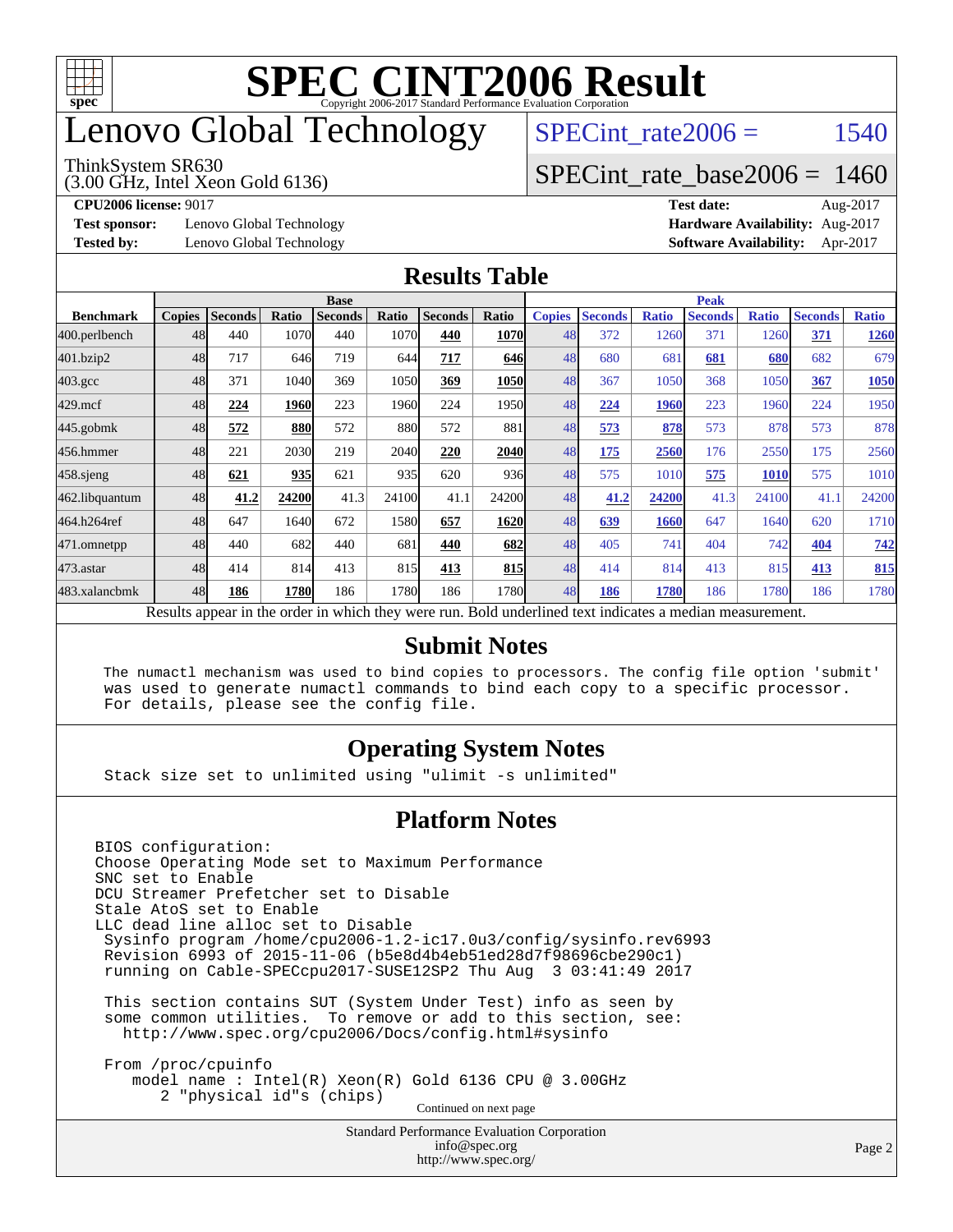

### enovo Global Technology

SPECint rate $2006 = 1540$ 

(3.00 GHz, Intel Xeon Gold 6136) ThinkSystem SR630

[SPECint\\_rate\\_base2006 =](http://www.spec.org/auto/cpu2006/Docs/result-fields.html#SPECintratebase2006) 1460

**[CPU2006 license:](http://www.spec.org/auto/cpu2006/Docs/result-fields.html#CPU2006license)** 9017 **[Test date:](http://www.spec.org/auto/cpu2006/Docs/result-fields.html#Testdate)** Aug-2017

**[Test sponsor:](http://www.spec.org/auto/cpu2006/Docs/result-fields.html#Testsponsor)** Lenovo Global Technology **[Hardware Availability:](http://www.spec.org/auto/cpu2006/Docs/result-fields.html#HardwareAvailability)** Aug-2017 **[Tested by:](http://www.spec.org/auto/cpu2006/Docs/result-fields.html#Testedby)** Lenovo Global Technology **[Software Availability:](http://www.spec.org/auto/cpu2006/Docs/result-fields.html#SoftwareAvailability)** Apr-2017

### **[Platform Notes \(Continued\)](http://www.spec.org/auto/cpu2006/Docs/result-fields.html#PlatformNotes)**

Standard Performance Evaluation Corporation [info@spec.org](mailto:info@spec.org) 48 "processors" cores, siblings (Caution: counting these is hw and system dependent. The following excerpts from /proc/cpuinfo might not be reliable. Use with caution.) cpu cores : 12 siblings : 24 physical 0: cores 0 1 2 3 4 9 10 16 18 19 25 26 physical 1: cores 0 1 2 3 4 9 10 16 18 19 25 26 cache size : 25344 KB From /proc/meminfo MemTotal: 395891816 kB HugePages\_Total: 0<br>Hugepagesize: 2048 kB Hugepagesize: From /etc/\*release\* /etc/\*version\* SuSE-release: SUSE Linux Enterprise Server 12 (x86\_64) VERSION = 12 PATCHLEVEL = 2 # This file is deprecated and will be removed in a future service pack or release. # Please check /etc/os-release for details about this release. os-release: NAME="SLES" VERSION="12-SP2" VERSION\_ID="12.2" PRETTY\_NAME="SUSE Linux Enterprise Server 12 SP2" ID="sles" ANSI\_COLOR="0;32" CPE\_NAME="cpe:/o:suse:sles:12:sp2" uname -a: Linux Cable-SPECcpu2017-SUSE12SP2 4.4.21-69-default #1 SMP Tue Oct 25 10:58:20 UTC 2016 (9464f67) x86\_64 x86\_64 x86\_64 GNU/Linux run-level 3 Aug 3 03:40 SPEC is set to: /home/cpu2006-1.2-ic17.0u3 Filesystem Type Size Used Avail Use% Mounted on /dev/sda2 btrfs 744G 35G 709G 5% /home Additional information from dmidecode: Warning: Use caution when you interpret this section. The 'dmidecode' program reads system data which is "intended to allow hardware to be accurately determined", but the intent may not be met, as there are frequent changes to hardware, firmware, and the "DMTF SMBIOS" standard. BIOS Lenovo -[IVE109Q-1.00]- 06/28/2017 Memory: 24x Samsung M393A2K43BB1-CTD 16 GB 2 rank 2666 MHz Continued on next page

<http://www.spec.org/>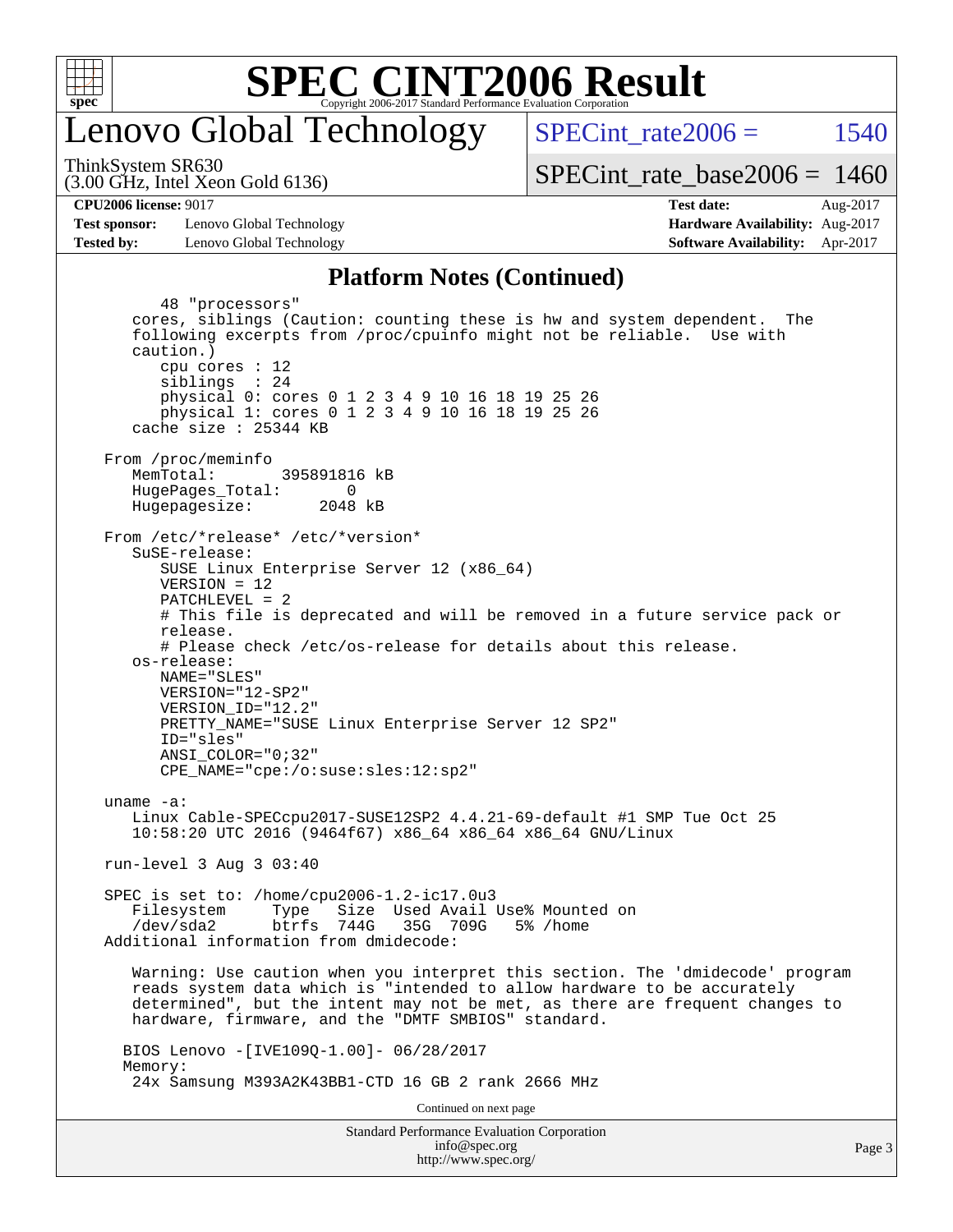

## enovo Global Technology

ThinkSystem SR630

SPECint rate $2006 =$  1540

(3.00 GHz, Intel Xeon Gold 6136)

[SPECint\\_rate\\_base2006 =](http://www.spec.org/auto/cpu2006/Docs/result-fields.html#SPECintratebase2006) 1460

**[Test sponsor:](http://www.spec.org/auto/cpu2006/Docs/result-fields.html#Testsponsor)** Lenovo Global Technology **[Hardware Availability:](http://www.spec.org/auto/cpu2006/Docs/result-fields.html#HardwareAvailability)** Aug-2017

**[CPU2006 license:](http://www.spec.org/auto/cpu2006/Docs/result-fields.html#CPU2006license)** 9017 **[Test date:](http://www.spec.org/auto/cpu2006/Docs/result-fields.html#Testdate)** Aug-2017 **[Tested by:](http://www.spec.org/auto/cpu2006/Docs/result-fields.html#Testedby)** Lenovo Global Technology **[Software Availability:](http://www.spec.org/auto/cpu2006/Docs/result-fields.html#SoftwareAvailability)** Apr-2017

### **[Platform Notes \(Continued\)](http://www.spec.org/auto/cpu2006/Docs/result-fields.html#PlatformNotes)**

(End of data from sysinfo program)

### **[General Notes](http://www.spec.org/auto/cpu2006/Docs/result-fields.html#GeneralNotes)**

Environment variables set by runspec before the start of the run: LD\_LIBRARY\_PATH = "/home/cpu2006-1.2-ic17.0u3/lib/ia32:/home/cpu2006-1.2-ic17.0u3/lib/intel64:/home/cpu2006-1.2-ic17.0u3/sh10.2"

 Binaries compiled on a system with 1x Intel Core i7-4790 CPU + 32GB RAM memory using Redhat Enterprise Linux 7.2 Transparent Huge Pages enabled by default Filesystem page cache cleared with: shell invocation of 'sync; echo 3 > /proc/sys/vm/drop\_caches' prior to run runspec command invoked through numactl i.e.: numactl --interleave=all runspec <etc>

### **[Base Compiler Invocation](http://www.spec.org/auto/cpu2006/Docs/result-fields.html#BaseCompilerInvocation)**

[C benchmarks](http://www.spec.org/auto/cpu2006/Docs/result-fields.html#Cbenchmarks):

[icc -m32 -L/opt/intel/compilers\\_and\\_libraries\\_2017/linux/lib/ia32](http://www.spec.org/cpu2006/results/res2017q4/cpu2006-20170918-49557.flags.html#user_CCbase_intel_icc_c29f3ff5a7ed067b11e4ec10a03f03ae)

[C++ benchmarks:](http://www.spec.org/auto/cpu2006/Docs/result-fields.html#CXXbenchmarks)

[icpc -m32 -L/opt/intel/compilers\\_and\\_libraries\\_2017/linux/lib/ia32](http://www.spec.org/cpu2006/results/res2017q4/cpu2006-20170918-49557.flags.html#user_CXXbase_intel_icpc_8c35c7808b62dab9ae41a1aa06361b6b)

### **[Base Portability Flags](http://www.spec.org/auto/cpu2006/Docs/result-fields.html#BasePortabilityFlags)**

 400.perlbench: [-D\\_FILE\\_OFFSET\\_BITS=64](http://www.spec.org/cpu2006/results/res2017q4/cpu2006-20170918-49557.flags.html#user_basePORTABILITY400_perlbench_file_offset_bits_64_438cf9856305ebd76870a2c6dc2689ab) [-DSPEC\\_CPU\\_LINUX\\_IA32](http://www.spec.org/cpu2006/results/res2017q4/cpu2006-20170918-49557.flags.html#b400.perlbench_baseCPORTABILITY_DSPEC_CPU_LINUX_IA32) 401.bzip2: [-D\\_FILE\\_OFFSET\\_BITS=64](http://www.spec.org/cpu2006/results/res2017q4/cpu2006-20170918-49557.flags.html#user_basePORTABILITY401_bzip2_file_offset_bits_64_438cf9856305ebd76870a2c6dc2689ab) 403.gcc: [-D\\_FILE\\_OFFSET\\_BITS=64](http://www.spec.org/cpu2006/results/res2017q4/cpu2006-20170918-49557.flags.html#user_basePORTABILITY403_gcc_file_offset_bits_64_438cf9856305ebd76870a2c6dc2689ab) 429.mcf: [-D\\_FILE\\_OFFSET\\_BITS=64](http://www.spec.org/cpu2006/results/res2017q4/cpu2006-20170918-49557.flags.html#user_basePORTABILITY429_mcf_file_offset_bits_64_438cf9856305ebd76870a2c6dc2689ab) 445.gobmk: [-D\\_FILE\\_OFFSET\\_BITS=64](http://www.spec.org/cpu2006/results/res2017q4/cpu2006-20170918-49557.flags.html#user_basePORTABILITY445_gobmk_file_offset_bits_64_438cf9856305ebd76870a2c6dc2689ab) 456.hmmer: [-D\\_FILE\\_OFFSET\\_BITS=64](http://www.spec.org/cpu2006/results/res2017q4/cpu2006-20170918-49557.flags.html#user_basePORTABILITY456_hmmer_file_offset_bits_64_438cf9856305ebd76870a2c6dc2689ab) 458.sjeng: [-D\\_FILE\\_OFFSET\\_BITS=64](http://www.spec.org/cpu2006/results/res2017q4/cpu2006-20170918-49557.flags.html#user_basePORTABILITY458_sjeng_file_offset_bits_64_438cf9856305ebd76870a2c6dc2689ab) 462.libquantum: [-D\\_FILE\\_OFFSET\\_BITS=64](http://www.spec.org/cpu2006/results/res2017q4/cpu2006-20170918-49557.flags.html#user_basePORTABILITY462_libquantum_file_offset_bits_64_438cf9856305ebd76870a2c6dc2689ab) [-DSPEC\\_CPU\\_LINUX](http://www.spec.org/cpu2006/results/res2017q4/cpu2006-20170918-49557.flags.html#b462.libquantum_baseCPORTABILITY_DSPEC_CPU_LINUX) 464.h264ref: [-D\\_FILE\\_OFFSET\\_BITS=64](http://www.spec.org/cpu2006/results/res2017q4/cpu2006-20170918-49557.flags.html#user_basePORTABILITY464_h264ref_file_offset_bits_64_438cf9856305ebd76870a2c6dc2689ab) 471.omnetpp: [-D\\_FILE\\_OFFSET\\_BITS=64](http://www.spec.org/cpu2006/results/res2017q4/cpu2006-20170918-49557.flags.html#user_basePORTABILITY471_omnetpp_file_offset_bits_64_438cf9856305ebd76870a2c6dc2689ab) 473.astar: [-D\\_FILE\\_OFFSET\\_BITS=64](http://www.spec.org/cpu2006/results/res2017q4/cpu2006-20170918-49557.flags.html#user_basePORTABILITY473_astar_file_offset_bits_64_438cf9856305ebd76870a2c6dc2689ab) 483.xalancbmk: [-D\\_FILE\\_OFFSET\\_BITS=64](http://www.spec.org/cpu2006/results/res2017q4/cpu2006-20170918-49557.flags.html#user_basePORTABILITY483_xalancbmk_file_offset_bits_64_438cf9856305ebd76870a2c6dc2689ab) [-DSPEC\\_CPU\\_LINUX](http://www.spec.org/cpu2006/results/res2017q4/cpu2006-20170918-49557.flags.html#b483.xalancbmk_baseCXXPORTABILITY_DSPEC_CPU_LINUX)

### **[Base Optimization Flags](http://www.spec.org/auto/cpu2006/Docs/result-fields.html#BaseOptimizationFlags)**

[C benchmarks](http://www.spec.org/auto/cpu2006/Docs/result-fields.html#Cbenchmarks):

[-xCORE-AVX512](http://www.spec.org/cpu2006/results/res2017q4/cpu2006-20170918-49557.flags.html#user_CCbase_f-xCORE-AVX512) [-ipo](http://www.spec.org/cpu2006/results/res2017q4/cpu2006-20170918-49557.flags.html#user_CCbase_f-ipo) [-O3](http://www.spec.org/cpu2006/results/res2017q4/cpu2006-20170918-49557.flags.html#user_CCbase_f-O3) [-no-prec-div](http://www.spec.org/cpu2006/results/res2017q4/cpu2006-20170918-49557.flags.html#user_CCbase_f-no-prec-div) [-qopt-prefetch](http://www.spec.org/cpu2006/results/res2017q4/cpu2006-20170918-49557.flags.html#user_CCbase_f-qopt-prefetch) [-qopt-mem-layout-trans=3](http://www.spec.org/cpu2006/results/res2017q4/cpu2006-20170918-49557.flags.html#user_CCbase_f-qopt-mem-layout-trans_170f5be61cd2cedc9b54468c59262d5d)

Continued on next page

Standard Performance Evaluation Corporation [info@spec.org](mailto:info@spec.org) <http://www.spec.org/>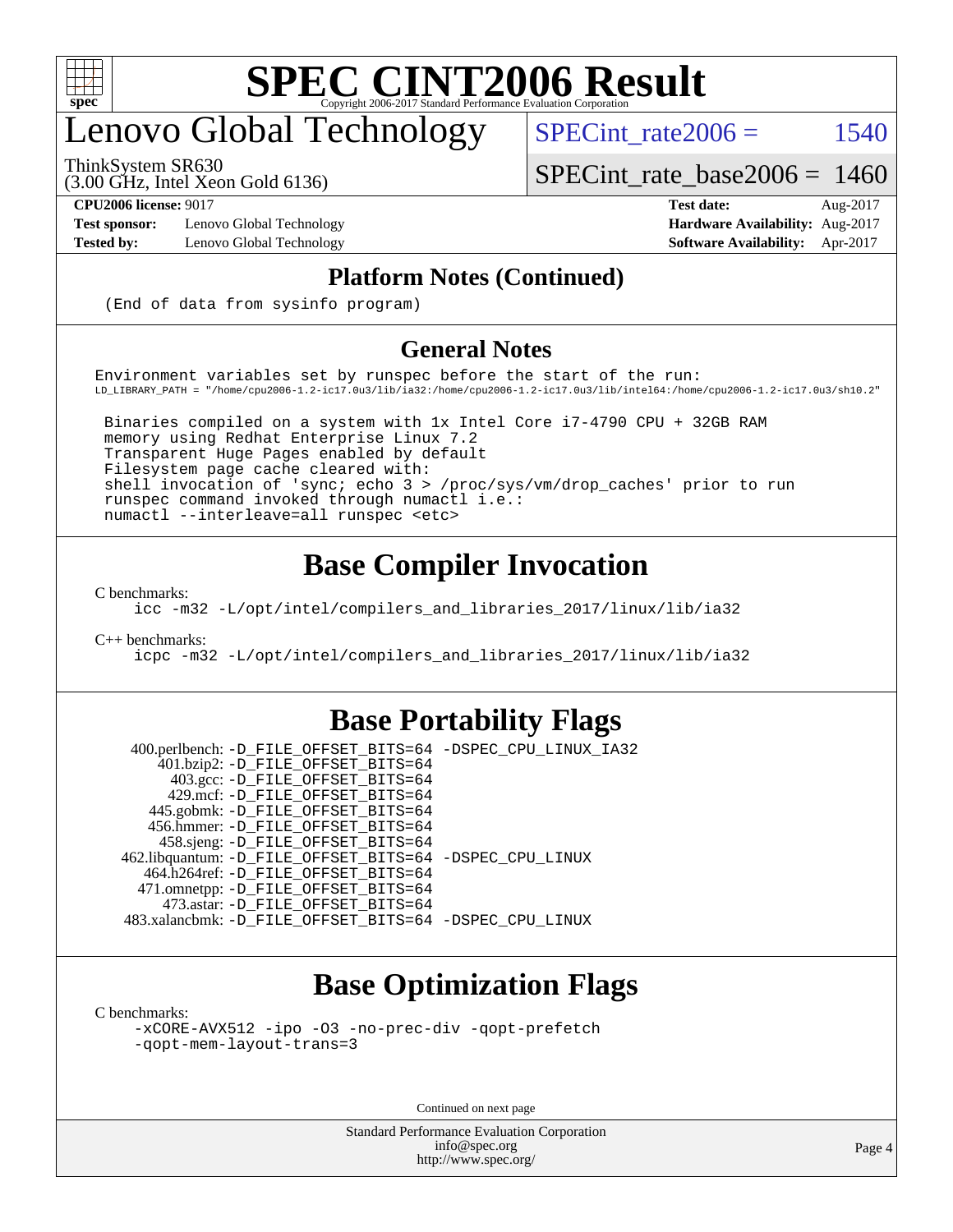

## enovo Global Technology

ThinkSystem SR630

SPECint rate $2006 =$  1540

(3.00 GHz, Intel Xeon Gold 6136)

**[Test sponsor:](http://www.spec.org/auto/cpu2006/Docs/result-fields.html#Testsponsor)** Lenovo Global Technology **[Hardware Availability:](http://www.spec.org/auto/cpu2006/Docs/result-fields.html#HardwareAvailability)** Aug-2017

[SPECint\\_rate\\_base2006 =](http://www.spec.org/auto/cpu2006/Docs/result-fields.html#SPECintratebase2006) 1460

**[CPU2006 license:](http://www.spec.org/auto/cpu2006/Docs/result-fields.html#CPU2006license)** 9017 **[Test date:](http://www.spec.org/auto/cpu2006/Docs/result-fields.html#Testdate)** Aug-2017 **[Tested by:](http://www.spec.org/auto/cpu2006/Docs/result-fields.html#Testedby)** Lenovo Global Technology **[Software Availability:](http://www.spec.org/auto/cpu2006/Docs/result-fields.html#SoftwareAvailability)** Apr-2017

### **[Base Optimization Flags \(Continued\)](http://www.spec.org/auto/cpu2006/Docs/result-fields.html#BaseOptimizationFlags)**

[C++ benchmarks:](http://www.spec.org/auto/cpu2006/Docs/result-fields.html#CXXbenchmarks)

[-xCORE-AVX512](http://www.spec.org/cpu2006/results/res2017q4/cpu2006-20170918-49557.flags.html#user_CXXbase_f-xCORE-AVX512) [-ipo](http://www.spec.org/cpu2006/results/res2017q4/cpu2006-20170918-49557.flags.html#user_CXXbase_f-ipo) [-O3](http://www.spec.org/cpu2006/results/res2017q4/cpu2006-20170918-49557.flags.html#user_CXXbase_f-O3) [-no-prec-div](http://www.spec.org/cpu2006/results/res2017q4/cpu2006-20170918-49557.flags.html#user_CXXbase_f-no-prec-div) [-qopt-prefetch](http://www.spec.org/cpu2006/results/res2017q4/cpu2006-20170918-49557.flags.html#user_CXXbase_f-qopt-prefetch) [-qopt-mem-layout-trans=3](http://www.spec.org/cpu2006/results/res2017q4/cpu2006-20170918-49557.flags.html#user_CXXbase_f-qopt-mem-layout-trans_170f5be61cd2cedc9b54468c59262d5d) [-Wl,-z,muldefs](http://www.spec.org/cpu2006/results/res2017q4/cpu2006-20170918-49557.flags.html#user_CXXbase_link_force_multiple1_74079c344b956b9658436fd1b6dd3a8a) [-L/sh10.2 -lsmartheap](http://www.spec.org/cpu2006/results/res2017q4/cpu2006-20170918-49557.flags.html#user_CXXbase_SmartHeap_b831f2d313e2fffa6dfe3f00ffc1f1c0)

### **[Base Other Flags](http://www.spec.org/auto/cpu2006/Docs/result-fields.html#BaseOtherFlags)**

[C benchmarks](http://www.spec.org/auto/cpu2006/Docs/result-fields.html#Cbenchmarks):

403.gcc: [-Dalloca=\\_alloca](http://www.spec.org/cpu2006/results/res2017q4/cpu2006-20170918-49557.flags.html#b403.gcc_baseEXTRA_CFLAGS_Dalloca_be3056838c12de2578596ca5467af7f3)

### **[Peak Compiler Invocation](http://www.spec.org/auto/cpu2006/Docs/result-fields.html#PeakCompilerInvocation)**

[C benchmarks \(except as noted below\)](http://www.spec.org/auto/cpu2006/Docs/result-fields.html#Cbenchmarksexceptasnotedbelow):

[icc -m32 -L/opt/intel/compilers\\_and\\_libraries\\_2017/linux/lib/ia32](http://www.spec.org/cpu2006/results/res2017q4/cpu2006-20170918-49557.flags.html#user_CCpeak_intel_icc_c29f3ff5a7ed067b11e4ec10a03f03ae)

400.perlbench: [icc -m64](http://www.spec.org/cpu2006/results/res2017q4/cpu2006-20170918-49557.flags.html#user_peakCCLD400_perlbench_intel_icc_64bit_bda6cc9af1fdbb0edc3795bac97ada53)

401.bzip2: [icc -m64](http://www.spec.org/cpu2006/results/res2017q4/cpu2006-20170918-49557.flags.html#user_peakCCLD401_bzip2_intel_icc_64bit_bda6cc9af1fdbb0edc3795bac97ada53)

456.hmmer: [icc -m64](http://www.spec.org/cpu2006/results/res2017q4/cpu2006-20170918-49557.flags.html#user_peakCCLD456_hmmer_intel_icc_64bit_bda6cc9af1fdbb0edc3795bac97ada53)

458.sjeng: [icc -m64](http://www.spec.org/cpu2006/results/res2017q4/cpu2006-20170918-49557.flags.html#user_peakCCLD458_sjeng_intel_icc_64bit_bda6cc9af1fdbb0edc3795bac97ada53)

#### [C++ benchmarks:](http://www.spec.org/auto/cpu2006/Docs/result-fields.html#CXXbenchmarks)

[icpc -m32 -L/opt/intel/compilers\\_and\\_libraries\\_2017/linux/lib/ia32](http://www.spec.org/cpu2006/results/res2017q4/cpu2006-20170918-49557.flags.html#user_CXXpeak_intel_icpc_8c35c7808b62dab9ae41a1aa06361b6b)

### **[Peak Portability Flags](http://www.spec.org/auto/cpu2006/Docs/result-fields.html#PeakPortabilityFlags)**

 400.perlbench: [-DSPEC\\_CPU\\_LP64](http://www.spec.org/cpu2006/results/res2017q4/cpu2006-20170918-49557.flags.html#b400.perlbench_peakCPORTABILITY_DSPEC_CPU_LP64) [-DSPEC\\_CPU\\_LINUX\\_X64](http://www.spec.org/cpu2006/results/res2017q4/cpu2006-20170918-49557.flags.html#b400.perlbench_peakCPORTABILITY_DSPEC_CPU_LINUX_X64) 401.bzip2: [-DSPEC\\_CPU\\_LP64](http://www.spec.org/cpu2006/results/res2017q4/cpu2006-20170918-49557.flags.html#suite_peakCPORTABILITY401_bzip2_DSPEC_CPU_LP64) 403.gcc: [-D\\_FILE\\_OFFSET\\_BITS=64](http://www.spec.org/cpu2006/results/res2017q4/cpu2006-20170918-49557.flags.html#user_peakPORTABILITY403_gcc_file_offset_bits_64_438cf9856305ebd76870a2c6dc2689ab) 429.mcf: [-D\\_FILE\\_OFFSET\\_BITS=64](http://www.spec.org/cpu2006/results/res2017q4/cpu2006-20170918-49557.flags.html#user_peakPORTABILITY429_mcf_file_offset_bits_64_438cf9856305ebd76870a2c6dc2689ab) 445.gobmk: [-D\\_FILE\\_OFFSET\\_BITS=64](http://www.spec.org/cpu2006/results/res2017q4/cpu2006-20170918-49557.flags.html#user_peakPORTABILITY445_gobmk_file_offset_bits_64_438cf9856305ebd76870a2c6dc2689ab) 456.hmmer: [-DSPEC\\_CPU\\_LP64](http://www.spec.org/cpu2006/results/res2017q4/cpu2006-20170918-49557.flags.html#suite_peakCPORTABILITY456_hmmer_DSPEC_CPU_LP64) 458.sjeng: [-DSPEC\\_CPU\\_LP64](http://www.spec.org/cpu2006/results/res2017q4/cpu2006-20170918-49557.flags.html#suite_peakCPORTABILITY458_sjeng_DSPEC_CPU_LP64) 462.libquantum: [-D\\_FILE\\_OFFSET\\_BITS=64](http://www.spec.org/cpu2006/results/res2017q4/cpu2006-20170918-49557.flags.html#user_peakPORTABILITY462_libquantum_file_offset_bits_64_438cf9856305ebd76870a2c6dc2689ab) [-DSPEC\\_CPU\\_LINUX](http://www.spec.org/cpu2006/results/res2017q4/cpu2006-20170918-49557.flags.html#b462.libquantum_peakCPORTABILITY_DSPEC_CPU_LINUX) 464.h264ref: [-D\\_FILE\\_OFFSET\\_BITS=64](http://www.spec.org/cpu2006/results/res2017q4/cpu2006-20170918-49557.flags.html#user_peakPORTABILITY464_h264ref_file_offset_bits_64_438cf9856305ebd76870a2c6dc2689ab) 471.omnetpp: [-D\\_FILE\\_OFFSET\\_BITS=64](http://www.spec.org/cpu2006/results/res2017q4/cpu2006-20170918-49557.flags.html#user_peakPORTABILITY471_omnetpp_file_offset_bits_64_438cf9856305ebd76870a2c6dc2689ab) 473.astar: [-D\\_FILE\\_OFFSET\\_BITS=64](http://www.spec.org/cpu2006/results/res2017q4/cpu2006-20170918-49557.flags.html#user_peakPORTABILITY473_astar_file_offset_bits_64_438cf9856305ebd76870a2c6dc2689ab) 483.xalancbmk: [-D\\_FILE\\_OFFSET\\_BITS=64](http://www.spec.org/cpu2006/results/res2017q4/cpu2006-20170918-49557.flags.html#user_peakPORTABILITY483_xalancbmk_file_offset_bits_64_438cf9856305ebd76870a2c6dc2689ab) [-DSPEC\\_CPU\\_LINUX](http://www.spec.org/cpu2006/results/res2017q4/cpu2006-20170918-49557.flags.html#b483.xalancbmk_peakCXXPORTABILITY_DSPEC_CPU_LINUX)

> Standard Performance Evaluation Corporation [info@spec.org](mailto:info@spec.org) <http://www.spec.org/>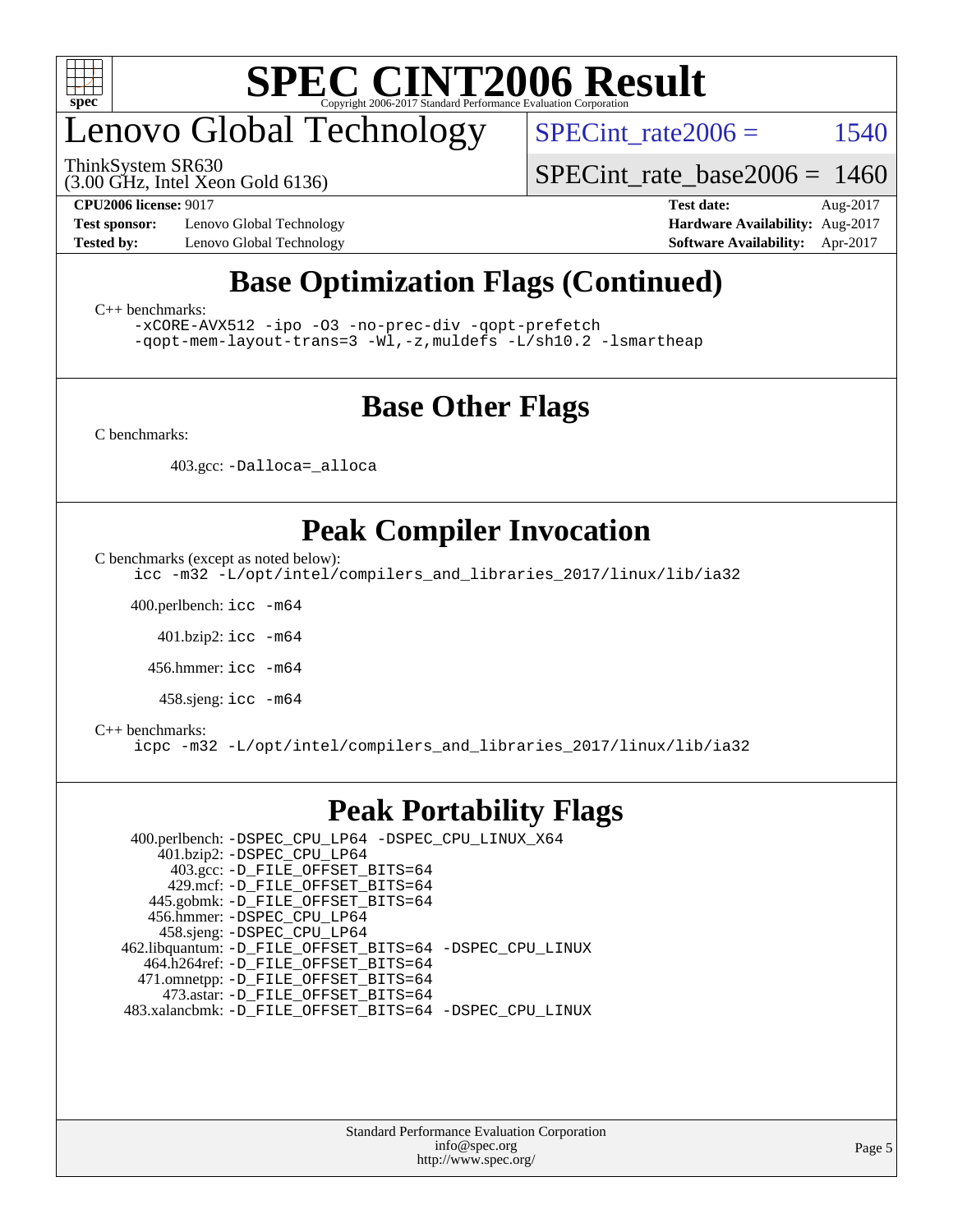

## enovo Global Technology

SPECint rate $2006 =$  1540

(3.00 GHz, Intel Xeon Gold 6136) ThinkSystem SR630

[SPECint\\_rate\\_base2006 =](http://www.spec.org/auto/cpu2006/Docs/result-fields.html#SPECintratebase2006) 1460

**[Test sponsor:](http://www.spec.org/auto/cpu2006/Docs/result-fields.html#Testsponsor)** Lenovo Global Technology **[Hardware Availability:](http://www.spec.org/auto/cpu2006/Docs/result-fields.html#HardwareAvailability)** Aug-2017 **[Tested by:](http://www.spec.org/auto/cpu2006/Docs/result-fields.html#Testedby)** Lenovo Global Technology **[Software Availability:](http://www.spec.org/auto/cpu2006/Docs/result-fields.html#SoftwareAvailability)** Apr-2017

## **[CPU2006 license:](http://www.spec.org/auto/cpu2006/Docs/result-fields.html#CPU2006license)** 9017 **[Test date:](http://www.spec.org/auto/cpu2006/Docs/result-fields.html#Testdate)** Aug-2017

### **[Peak Optimization Flags](http://www.spec.org/auto/cpu2006/Docs/result-fields.html#PeakOptimizationFlags)**

#### [C benchmarks](http://www.spec.org/auto/cpu2006/Docs/result-fields.html#Cbenchmarks):

 400.perlbench: [-prof-gen](http://www.spec.org/cpu2006/results/res2017q4/cpu2006-20170918-49557.flags.html#user_peakPASS1_CFLAGSPASS1_LDCFLAGS400_perlbench_prof_gen_e43856698f6ca7b7e442dfd80e94a8fc)(pass 1) [-prof-use](http://www.spec.org/cpu2006/results/res2017q4/cpu2006-20170918-49557.flags.html#user_peakPASS2_CFLAGSPASS2_LDCFLAGS400_perlbench_prof_use_bccf7792157ff70d64e32fe3e1250b55)(pass 2) [-xCORE-AVX512](http://www.spec.org/cpu2006/results/res2017q4/cpu2006-20170918-49557.flags.html#user_peakPASS2_CFLAGSPASS2_LDCFLAGS400_perlbench_f-xCORE-AVX512)(pass 2)  $-par-num-threads=1(pass 1) -ipo(pass 2) -O3(pass 2)$  $-par-num-threads=1(pass 1) -ipo(pass 2) -O3(pass 2)$  $-par-num-threads=1(pass 1) -ipo(pass 2) -O3(pass 2)$  $-par-num-threads=1(pass 1) -ipo(pass 2) -O3(pass 2)$  $-par-num-threads=1(pass 1) -ipo(pass 2) -O3(pass 2)$  $-par-num-threads=1(pass 1) -ipo(pass 2) -O3(pass 2)$ [-no-prec-div](http://www.spec.org/cpu2006/results/res2017q4/cpu2006-20170918-49557.flags.html#user_peakPASS2_CFLAGSPASS2_LDCFLAGS400_perlbench_f-no-prec-div)(pass 2) [-auto-ilp32](http://www.spec.org/cpu2006/results/res2017q4/cpu2006-20170918-49557.flags.html#user_peakCOPTIMIZE400_perlbench_f-auto-ilp32) [-qopt-mem-layout-trans=3](http://www.spec.org/cpu2006/results/res2017q4/cpu2006-20170918-49557.flags.html#user_peakCOPTIMIZE400_perlbench_f-qopt-mem-layout-trans_170f5be61cd2cedc9b54468c59262d5d) 401.bzip2: [-prof-gen](http://www.spec.org/cpu2006/results/res2017q4/cpu2006-20170918-49557.flags.html#user_peakPASS1_CFLAGSPASS1_LDCFLAGS401_bzip2_prof_gen_e43856698f6ca7b7e442dfd80e94a8fc)(pass 1) [-prof-use](http://www.spec.org/cpu2006/results/res2017q4/cpu2006-20170918-49557.flags.html#user_peakPASS2_CFLAGSPASS2_LDCFLAGS401_bzip2_prof_use_bccf7792157ff70d64e32fe3e1250b55)(pass 2) [-xCORE-AVX512](http://www.spec.org/cpu2006/results/res2017q4/cpu2006-20170918-49557.flags.html#user_peakPASS2_CFLAGSPASS2_LDCFLAGS401_bzip2_f-xCORE-AVX512)(pass 2) [-par-num-threads=1](http://www.spec.org/cpu2006/results/res2017q4/cpu2006-20170918-49557.flags.html#user_peakPASS1_CFLAGSPASS1_LDCFLAGS401_bzip2_par_num_threads_786a6ff141b4e9e90432e998842df6c2)(pass 1) [-ipo](http://www.spec.org/cpu2006/results/res2017q4/cpu2006-20170918-49557.flags.html#user_peakPASS2_CFLAGSPASS2_LDCFLAGS401_bzip2_f-ipo)(pass 2) [-O3](http://www.spec.org/cpu2006/results/res2017q4/cpu2006-20170918-49557.flags.html#user_peakPASS2_CFLAGSPASS2_LDCFLAGS401_bzip2_f-O3)(pass 2) [-no-prec-div](http://www.spec.org/cpu2006/results/res2017q4/cpu2006-20170918-49557.flags.html#user_peakPASS2_CFLAGSPASS2_LDCFLAGS401_bzip2_f-no-prec-div)(pass 2) [-qopt-prefetch](http://www.spec.org/cpu2006/results/res2017q4/cpu2006-20170918-49557.flags.html#user_peakCOPTIMIZE401_bzip2_f-qopt-prefetch) [-auto-ilp32](http://www.spec.org/cpu2006/results/res2017q4/cpu2006-20170918-49557.flags.html#user_peakCOPTIMIZE401_bzip2_f-auto-ilp32) [-qopt-mem-layout-trans=3](http://www.spec.org/cpu2006/results/res2017q4/cpu2006-20170918-49557.flags.html#user_peakCOPTIMIZE401_bzip2_f-qopt-mem-layout-trans_170f5be61cd2cedc9b54468c59262d5d) 403.gcc: [-xCORE-AVX512](http://www.spec.org/cpu2006/results/res2017q4/cpu2006-20170918-49557.flags.html#user_peakOPTIMIZE403_gcc_f-xCORE-AVX512) [-ipo](http://www.spec.org/cpu2006/results/res2017q4/cpu2006-20170918-49557.flags.html#user_peakOPTIMIZE403_gcc_f-ipo) [-O3](http://www.spec.org/cpu2006/results/res2017q4/cpu2006-20170918-49557.flags.html#user_peakOPTIMIZE403_gcc_f-O3) [-no-prec-div](http://www.spec.org/cpu2006/results/res2017q4/cpu2006-20170918-49557.flags.html#user_peakOPTIMIZE403_gcc_f-no-prec-div) [-qopt-mem-layout-trans=3](http://www.spec.org/cpu2006/results/res2017q4/cpu2006-20170918-49557.flags.html#user_peakCOPTIMIZE403_gcc_f-qopt-mem-layout-trans_170f5be61cd2cedc9b54468c59262d5d)  $429$ .mcf: basepeak = yes 445.gobmk: [-prof-gen](http://www.spec.org/cpu2006/results/res2017q4/cpu2006-20170918-49557.flags.html#user_peakPASS1_CFLAGSPASS1_LDCFLAGS445_gobmk_prof_gen_e43856698f6ca7b7e442dfd80e94a8fc)(pass 1) [-prof-use](http://www.spec.org/cpu2006/results/res2017q4/cpu2006-20170918-49557.flags.html#user_peakPASS2_CFLAGSPASS2_LDCFLAGSPASS2_LDFLAGS445_gobmk_prof_use_bccf7792157ff70d64e32fe3e1250b55)(pass 2) [-xCORE-AVX512](http://www.spec.org/cpu2006/results/res2017q4/cpu2006-20170918-49557.flags.html#user_peakPASS2_CFLAGSPASS2_LDCFLAGSPASS2_LDFLAGS445_gobmk_f-xCORE-AVX512)(pass 2) [-par-num-threads=1](http://www.spec.org/cpu2006/results/res2017q4/cpu2006-20170918-49557.flags.html#user_peakPASS1_CFLAGSPASS1_LDCFLAGS445_gobmk_par_num_threads_786a6ff141b4e9e90432e998842df6c2)(pass 1) [-ipo](http://www.spec.org/cpu2006/results/res2017q4/cpu2006-20170918-49557.flags.html#user_peakPASS2_LDCFLAGS445_gobmk_f-ipo)(pass 2) [-O3](http://www.spec.org/cpu2006/results/res2017q4/cpu2006-20170918-49557.flags.html#user_peakPASS2_LDCFLAGS445_gobmk_f-O3)(pass 2) [-no-prec-div](http://www.spec.org/cpu2006/results/res2017q4/cpu2006-20170918-49557.flags.html#user_peakPASS2_LDCFLAGS445_gobmk_f-no-prec-div)(pass 2) [-qopt-mem-layout-trans=3](http://www.spec.org/cpu2006/results/res2017q4/cpu2006-20170918-49557.flags.html#user_peakCOPTIMIZE445_gobmk_f-qopt-mem-layout-trans_170f5be61cd2cedc9b54468c59262d5d) 456.hmmer: [-xCORE-AVX512](http://www.spec.org/cpu2006/results/res2017q4/cpu2006-20170918-49557.flags.html#user_peakOPTIMIZE456_hmmer_f-xCORE-AVX512) [-ipo](http://www.spec.org/cpu2006/results/res2017q4/cpu2006-20170918-49557.flags.html#user_peakOPTIMIZE456_hmmer_f-ipo) [-O3](http://www.spec.org/cpu2006/results/res2017q4/cpu2006-20170918-49557.flags.html#user_peakOPTIMIZE456_hmmer_f-O3) [-no-prec-div](http://www.spec.org/cpu2006/results/res2017q4/cpu2006-20170918-49557.flags.html#user_peakOPTIMIZE456_hmmer_f-no-prec-div) [-unroll2](http://www.spec.org/cpu2006/results/res2017q4/cpu2006-20170918-49557.flags.html#user_peakCOPTIMIZE456_hmmer_f-unroll_784dae83bebfb236979b41d2422d7ec2) [-auto-ilp32](http://www.spec.org/cpu2006/results/res2017q4/cpu2006-20170918-49557.flags.html#user_peakCOPTIMIZE456_hmmer_f-auto-ilp32) [-qopt-mem-layout-trans=3](http://www.spec.org/cpu2006/results/res2017q4/cpu2006-20170918-49557.flags.html#user_peakCOPTIMIZE456_hmmer_f-qopt-mem-layout-trans_170f5be61cd2cedc9b54468c59262d5d) 458.sjeng: [-prof-gen](http://www.spec.org/cpu2006/results/res2017q4/cpu2006-20170918-49557.flags.html#user_peakPASS1_CFLAGSPASS1_LDCFLAGS458_sjeng_prof_gen_e43856698f6ca7b7e442dfd80e94a8fc)(pass 1) [-prof-use](http://www.spec.org/cpu2006/results/res2017q4/cpu2006-20170918-49557.flags.html#user_peakPASS2_CFLAGSPASS2_LDCFLAGS458_sjeng_prof_use_bccf7792157ff70d64e32fe3e1250b55)(pass 2) [-xCORE-AVX512](http://www.spec.org/cpu2006/results/res2017q4/cpu2006-20170918-49557.flags.html#user_peakPASS2_CFLAGSPASS2_LDCFLAGS458_sjeng_f-xCORE-AVX512)(pass 2) [-par-num-threads=1](http://www.spec.org/cpu2006/results/res2017q4/cpu2006-20170918-49557.flags.html#user_peakPASS1_CFLAGSPASS1_LDCFLAGS458_sjeng_par_num_threads_786a6ff141b4e9e90432e998842df6c2)(pass 1) [-ipo](http://www.spec.org/cpu2006/results/res2017q4/cpu2006-20170918-49557.flags.html#user_peakPASS2_CFLAGSPASS2_LDCFLAGS458_sjeng_f-ipo)(pass 2) [-O3](http://www.spec.org/cpu2006/results/res2017q4/cpu2006-20170918-49557.flags.html#user_peakPASS2_CFLAGSPASS2_LDCFLAGS458_sjeng_f-O3)(pass 2) [-no-prec-div](http://www.spec.org/cpu2006/results/res2017q4/cpu2006-20170918-49557.flags.html#user_peakPASS2_CFLAGSPASS2_LDCFLAGS458_sjeng_f-no-prec-div)(pass 2) [-unroll4](http://www.spec.org/cpu2006/results/res2017q4/cpu2006-20170918-49557.flags.html#user_peakCOPTIMIZE458_sjeng_f-unroll_4e5e4ed65b7fd20bdcd365bec371b81f) [-auto-ilp32](http://www.spec.org/cpu2006/results/res2017q4/cpu2006-20170918-49557.flags.html#user_peakCOPTIMIZE458_sjeng_f-auto-ilp32) [-qopt-mem-layout-trans=3](http://www.spec.org/cpu2006/results/res2017q4/cpu2006-20170918-49557.flags.html#user_peakCOPTIMIZE458_sjeng_f-qopt-mem-layout-trans_170f5be61cd2cedc9b54468c59262d5d)  $462$ .libquantum: basepeak = yes 464.h264ref: [-prof-gen](http://www.spec.org/cpu2006/results/res2017q4/cpu2006-20170918-49557.flags.html#user_peakPASS1_CFLAGSPASS1_LDCFLAGS464_h264ref_prof_gen_e43856698f6ca7b7e442dfd80e94a8fc)(pass 1) [-prof-use](http://www.spec.org/cpu2006/results/res2017q4/cpu2006-20170918-49557.flags.html#user_peakPASS2_CFLAGSPASS2_LDCFLAGS464_h264ref_prof_use_bccf7792157ff70d64e32fe3e1250b55)(pass 2) [-xCORE-AVX512](http://www.spec.org/cpu2006/results/res2017q4/cpu2006-20170918-49557.flags.html#user_peakPASS2_CFLAGSPASS2_LDCFLAGS464_h264ref_f-xCORE-AVX512)(pass 2) [-par-num-threads=1](http://www.spec.org/cpu2006/results/res2017q4/cpu2006-20170918-49557.flags.html#user_peakPASS1_CFLAGSPASS1_LDCFLAGS464_h264ref_par_num_threads_786a6ff141b4e9e90432e998842df6c2)(pass 1) [-ipo](http://www.spec.org/cpu2006/results/res2017q4/cpu2006-20170918-49557.flags.html#user_peakPASS2_CFLAGSPASS2_LDCFLAGS464_h264ref_f-ipo)(pass 2) [-O3](http://www.spec.org/cpu2006/results/res2017q4/cpu2006-20170918-49557.flags.html#user_peakPASS2_CFLAGSPASS2_LDCFLAGS464_h264ref_f-O3)(pass 2) [-no-prec-div](http://www.spec.org/cpu2006/results/res2017q4/cpu2006-20170918-49557.flags.html#user_peakPASS2_CFLAGSPASS2_LDCFLAGS464_h264ref_f-no-prec-div)(pass 2) [-unroll2](http://www.spec.org/cpu2006/results/res2017q4/cpu2006-20170918-49557.flags.html#user_peakCOPTIMIZE464_h264ref_f-unroll_784dae83bebfb236979b41d2422d7ec2) [-qopt-mem-layout-trans=3](http://www.spec.org/cpu2006/results/res2017q4/cpu2006-20170918-49557.flags.html#user_peakCOPTIMIZE464_h264ref_f-qopt-mem-layout-trans_170f5be61cd2cedc9b54468c59262d5d) [C++ benchmarks:](http://www.spec.org/auto/cpu2006/Docs/result-fields.html#CXXbenchmarks) 471.omnetpp: [-prof-gen](http://www.spec.org/cpu2006/results/res2017q4/cpu2006-20170918-49557.flags.html#user_peakPASS1_CXXFLAGSPASS1_LDCXXFLAGS471_omnetpp_prof_gen_e43856698f6ca7b7e442dfd80e94a8fc)(pass 1) [-prof-use](http://www.spec.org/cpu2006/results/res2017q4/cpu2006-20170918-49557.flags.html#user_peakPASS2_CXXFLAGSPASS2_LDCXXFLAGS471_omnetpp_prof_use_bccf7792157ff70d64e32fe3e1250b55)(pass 2) [-xCORE-AVX512](http://www.spec.org/cpu2006/results/res2017q4/cpu2006-20170918-49557.flags.html#user_peakPASS2_CXXFLAGSPASS2_LDCXXFLAGS471_omnetpp_f-xCORE-AVX512)(pass 2) [-par-num-threads=1](http://www.spec.org/cpu2006/results/res2017q4/cpu2006-20170918-49557.flags.html#user_peakPASS1_CXXFLAGSPASS1_LDCXXFLAGS471_omnetpp_par_num_threads_786a6ff141b4e9e90432e998842df6c2)(pass 1) [-ipo](http://www.spec.org/cpu2006/results/res2017q4/cpu2006-20170918-49557.flags.html#user_peakPASS2_CXXFLAGSPASS2_LDCXXFLAGS471_omnetpp_f-ipo)(pass 2) [-O3](http://www.spec.org/cpu2006/results/res2017q4/cpu2006-20170918-49557.flags.html#user_peakPASS2_CXXFLAGSPASS2_LDCXXFLAGS471_omnetpp_f-O3)(pass 2) [-no-prec-div](http://www.spec.org/cpu2006/results/res2017q4/cpu2006-20170918-49557.flags.html#user_peakPASS2_CXXFLAGSPASS2_LDCXXFLAGS471_omnetpp_f-no-prec-div)(pass 2) [-qopt-ra-region-strategy=block](http://www.spec.org/cpu2006/results/res2017q4/cpu2006-20170918-49557.flags.html#user_peakCXXOPTIMIZE471_omnetpp_f-qopt-ra-region-strategy_430aa8f7c220cbde92ae827fa8d9be32)  [-qopt-mem-layout-trans=3](http://www.spec.org/cpu2006/results/res2017q4/cpu2006-20170918-49557.flags.html#user_peakCXXOPTIMIZE471_omnetpp_f-qopt-mem-layout-trans_170f5be61cd2cedc9b54468c59262d5d) [-Wl,-z,muldefs](http://www.spec.org/cpu2006/results/res2017q4/cpu2006-20170918-49557.flags.html#user_peakEXTRA_LDFLAGS471_omnetpp_link_force_multiple1_74079c344b956b9658436fd1b6dd3a8a) [-L/sh10.2 -lsmartheap](http://www.spec.org/cpu2006/results/res2017q4/cpu2006-20170918-49557.flags.html#user_peakEXTRA_LIBS471_omnetpp_SmartHeap_b831f2d313e2fffa6dfe3f00ffc1f1c0) 473.astar: basepeak = yes  $483.xalanchmk: basepeak = yes$